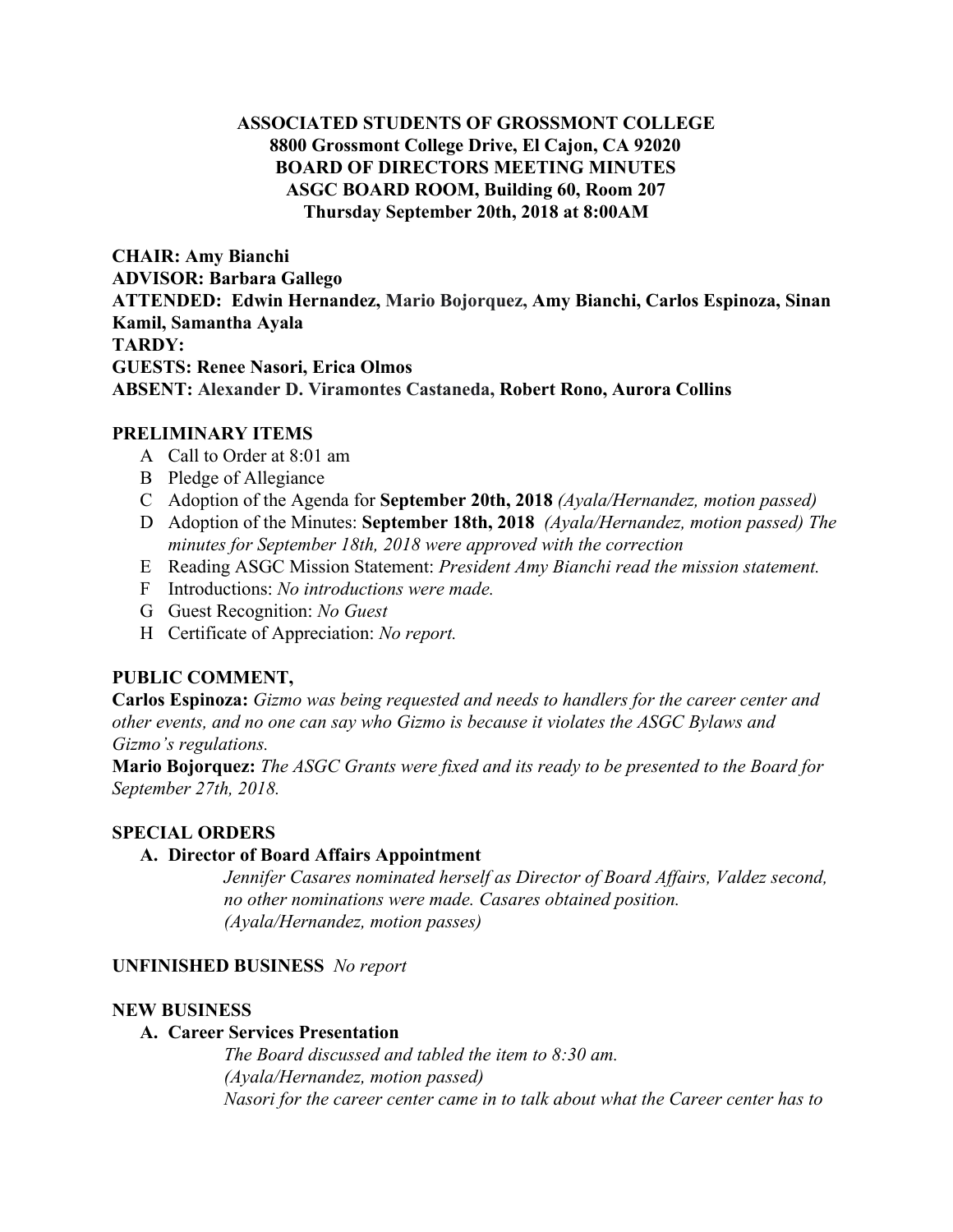*offer to students, all its workshops and other important events that they have. Along with a paid internship and help with resume building. They also talked about how they offer mock job interviews to let students practice.*

# **B. Approval of Board Member: Jennifer Casares**

*The Board discussed and approved Jennifer Casares as a Board member. (Ayala/Kamil, motion passed)*

## **C. Governance and Decision-Making Handbook Reading**

*The Board discussed and read the the Governance and Decision-Making Handbook for the 3rd time. The College Council description was read as well as it responsibilities, along with the student responsibilities to the committee. The overall concern was what could the College Council committee do to better accommodate the student that want to be involved. Also there was questions about the training that student will go through, in order to better comprehend and navigate the College Council Committee meetings. Student would need a different kind of training.*

## **D. General Assembly Resolutions**

*The Board postponed the item to September 27th, 2018 meeting. (Ayala/Espinoza, motion passed)*

# **STUDENT REPRESENTATION FEE** *(No report)*

## **REPORTS (2 min each Member)**

- A. Director of Website Development: *Simon is in process of receiving his email account.*
- B. Director of Publicity: (Vacant)
- C. Director of Campus Activities: (Vacant)
- D. Director of Board Affairs: (Vacant)
- E. Director of Student Legislation: *Valdez has given out the Resolution packet to almost everyone.*
- F. Board Members: **Ayala;** *Has not had time to contact bill but will as soon as possible. Dreamer shirts money has been approved and she needs help separating them.*
- G. Vice President of Finance: *Bojorquez fixed ASGC Grant and needs to find vendors. Along with trying to partner up with 24 fitness.*
- H. Executive Vice President: *Has attended three education committees that are important and recommended to attend.*

# *Orders of the Day were called at 9:00am by the Chair*

- I. Student Trustee: *no report*
- J. Advisor: *no report*
- K. President: *no report*

# **INFORMAL DISCUSSION**